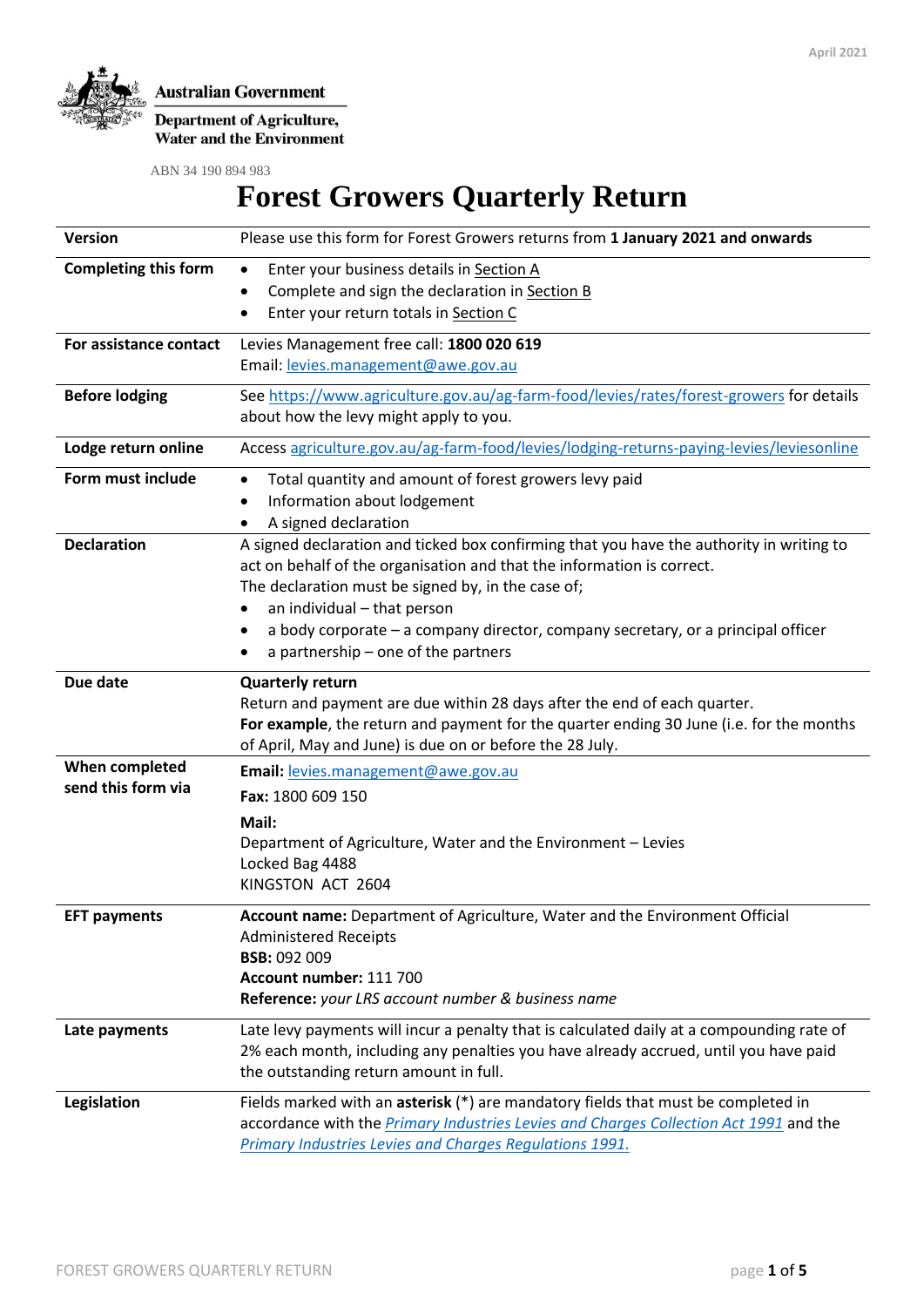

OFFICE USE ONLY

Date:

Return ID: Signed:

| <b>PARTICIPAL COMPANY</b>    |  |  |  |  |  |
|------------------------------|--|--|--|--|--|
| <b>Australian Government</b> |  |  |  |  |  |
|                              |  |  |  |  |  |

**Department of Agriculture, Water and the Environment** ABN 34 190 894 983

# **Forest Growers Quarterly Return**

# SECTION A: Lodgement details

| LRS account number                                                                                                                                                                                                               |                                                                                                                    | Levy period ended* |    |  |  |  |  |
|----------------------------------------------------------------------------------------------------------------------------------------------------------------------------------------------------------------------------------|--------------------------------------------------------------------------------------------------------------------|--------------------|----|--|--|--|--|
| Please note that your LRS account number is required for account management purposes.                                                                                                                                            |                                                                                                                    |                    |    |  |  |  |  |
| ABN*                                                                                                                                                                                                                             |                                                                                                                    | ACN <sup>*</sup>   |    |  |  |  |  |
| Name*                                                                                                                                                                                                                            |                                                                                                                    |                    |    |  |  |  |  |
|                                                                                                                                                                                                                                  | Please note that name can be either the name of a company or an individual. Please use whichever is most relevant. |                    |    |  |  |  |  |
| Address*                                                                                                                                                                                                                         |                                                                                                                    |                    |    |  |  |  |  |
| Postal Address*                                                                                                                                                                                                                  |                                                                                                                    |                    |    |  |  |  |  |
| Phone                                                                                                                                                                                                                            | Fax                                                                                                                |                    |    |  |  |  |  |
| Email                                                                                                                                                                                                                            |                                                                                                                    |                    |    |  |  |  |  |
| Method of payment:                                                                                                                                                                                                               | EFT   Cheque   Money Order                                                                                         | Levy paid*         | \$ |  |  |  |  |
| <b>SECTION B: Declaration</b>                                                                                                                                                                                                    |                                                                                                                    |                    |    |  |  |  |  |
| Declaration: I declare that to the best of my knowledge the information contained on this return form and any<br>attachments is correct in every essential detail. Giving false or misleading information is a criminal offence. |                                                                                                                    |                    |    |  |  |  |  |
| First name*<br>Title                                                                                                                                                                                                             |                                                                                                                    | Last name*         |    |  |  |  |  |
| I have the authority to sign this declaration as a director, secretary or principal officer of the body<br>corporate, partner, owner or other person, authorised in writing to act on behalf of this organisation.               |                                                                                                                    |                    |    |  |  |  |  |
| Signature*                                                                                                                                                                                                                       |                                                                                                                    | Date*              |    |  |  |  |  |
|                                                                                                                                                                                                                                  |                                                                                                                    |                    |    |  |  |  |  |

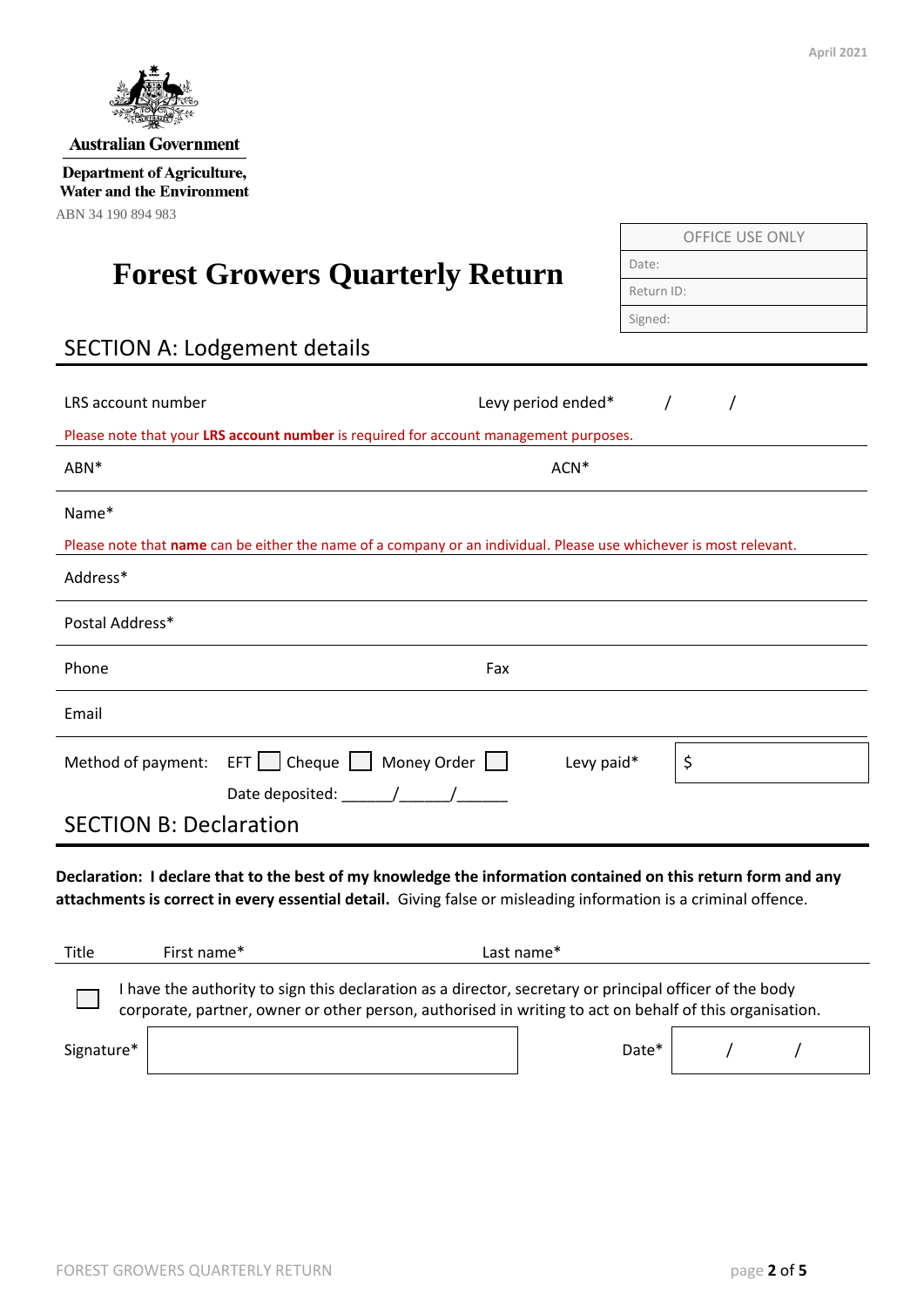

#### **Australian Government**

**Department of Agriculture, Water and the Environment** 

ABN 34 190 894 983

## SECTION C: Total quantity and levy details

**Section 1: Forest Growers Levy** (excludes quantities reported in Section2)

| <b>Type</b>                     | Commodity                 | LMU | (i)<br><b>TOTAL quantity of</b><br>logs received or<br>processed/produced<br>/bought/sold (m3) | (i)<br><b>Exempt logs</b> | $(i)+(ii)=(iii)$<br><b>Quantity of</b><br>leviable logs (m3) | (iv)<br>Levy rate<br>(Cents/m3) | $(iii) \times (iv) =$<br>Levy<br>payable/paid<br>(\$) |
|---------------------------------|---------------------------|-----|------------------------------------------------------------------------------------------------|---------------------------|--------------------------------------------------------------|---------------------------------|-------------------------------------------------------|
| <b>Plantation</b><br>Logs       | <b>Exotic</b><br>Softwood | 082 | 19a                                                                                            | 19 <sub>b</sub>           | 19                                                           | 5.5<br>cents/ $m3$              | \$<br>$\wedge$                                        |
|                                 | Other                     | 082 | 20a                                                                                            | 20 <sub>b</sub>           | 20                                                           | 5.5<br>cents/ $m3$              | \$<br>B                                               |
| <b>Other logs</b>               |                           | 082 | 16a                                                                                            | 16 <sub>b</sub>           | 16                                                           | 5 cents/ $m3$                   | $\mathsf{C}$<br>\$                                    |
| SECTION 1 SUB TOTAL $A + B + C$ |                           |     |                                                                                                | -\$                       |                                                              |                                 |                                                       |

#### **Section 2: State and Territory voluntary (levy equivalent) contributions paid**

| <b>Type</b>            | LMU | Quantity of logs on which levy<br>equivalent is paid (m3) | <b>Amount paid</b> |  |
|------------------------|-----|-----------------------------------------------------------|--------------------|--|
| <b>Plantation logs</b> | 082 | 17                                                        |                    |  |
| <b>Other logs</b>      | 082 | 18                                                        |                    |  |
|                        |     | Total $(A + B + C + D + E)$                               |                    |  |

GST is not applied to Australian Government levies and charges.

**NOTE:** State and Territory bodies may choose to pay their voluntary contributions direct to FWPA.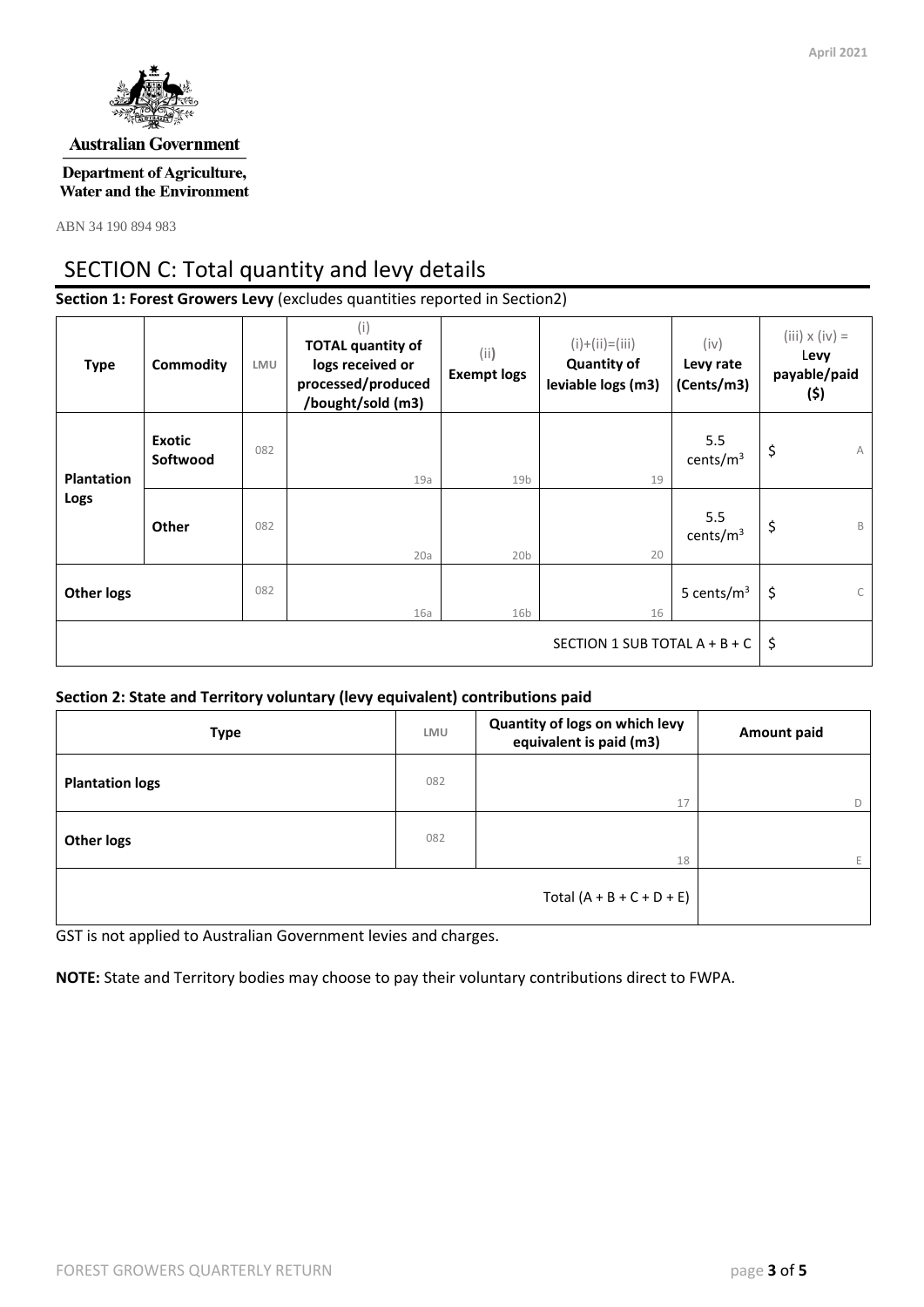## **Information about Forest Logs Producers**

| Name of forestry processor, first purchaser, buying agent or selling agent who deals in plantation or other logs                                               |                  |                       |          | Page                                                             | of                                                        |                               |
|----------------------------------------------------------------------------------------------------------------------------------------------------------------|------------------|-----------------------|----------|------------------------------------------------------------------|-----------------------------------------------------------|-------------------------------|
| Business identifying number (ACN, ABN, etc. if applicable)<br>LRS account number<br>Quarter Ended<br>Year<br>20                                                |                  |                       |          |                                                                  |                                                           |                               |
| Producer's<br><b>ABN or ACN</b>                                                                                                                                | <b>Full Name</b> | <b>Postal Address</b> | Postcode | Type/Category                                                    | <b>Quantity of leviable</b><br>$\log s$ (m <sup>3</sup> ) | Levy<br>payable/paid<br>$($)$ |
|                                                                                                                                                                |                  |                       |          | Plantation - Exotic Softwood<br>Plantation - Other<br>Other Logs |                                                           |                               |
|                                                                                                                                                                |                  |                       |          | Plantation - Exotic Softwood<br>Plantation - Other<br>Other Logs |                                                           |                               |
|                                                                                                                                                                |                  |                       |          | Plantation - Exotic Softwood<br>Plantation - Other<br>Other Logs |                                                           |                               |
|                                                                                                                                                                |                  |                       |          | Plantation - Exotic Softwood<br>Plantation - Other<br>Other Logs |                                                           |                               |
|                                                                                                                                                                |                  |                       |          | Plantation - Exotic Softwood<br>Plantation - Other<br>Other Logs |                                                           |                               |
| If you require more space, please print this page again and number sequentially.<br>Sub Total for this page                                                    |                  |                       |          | Plantation - Exotic Softwood<br>Plantation - Other<br>Other Logs |                                                           |                               |
| <b>TOTAL</b><br>The total quantity of leviable logs $(m^3)$ and levy payable/paid (\$) should match the sums of the amounts in <b>Section 1</b> of your return |                  |                       |          |                                                                  |                                                           |                               |